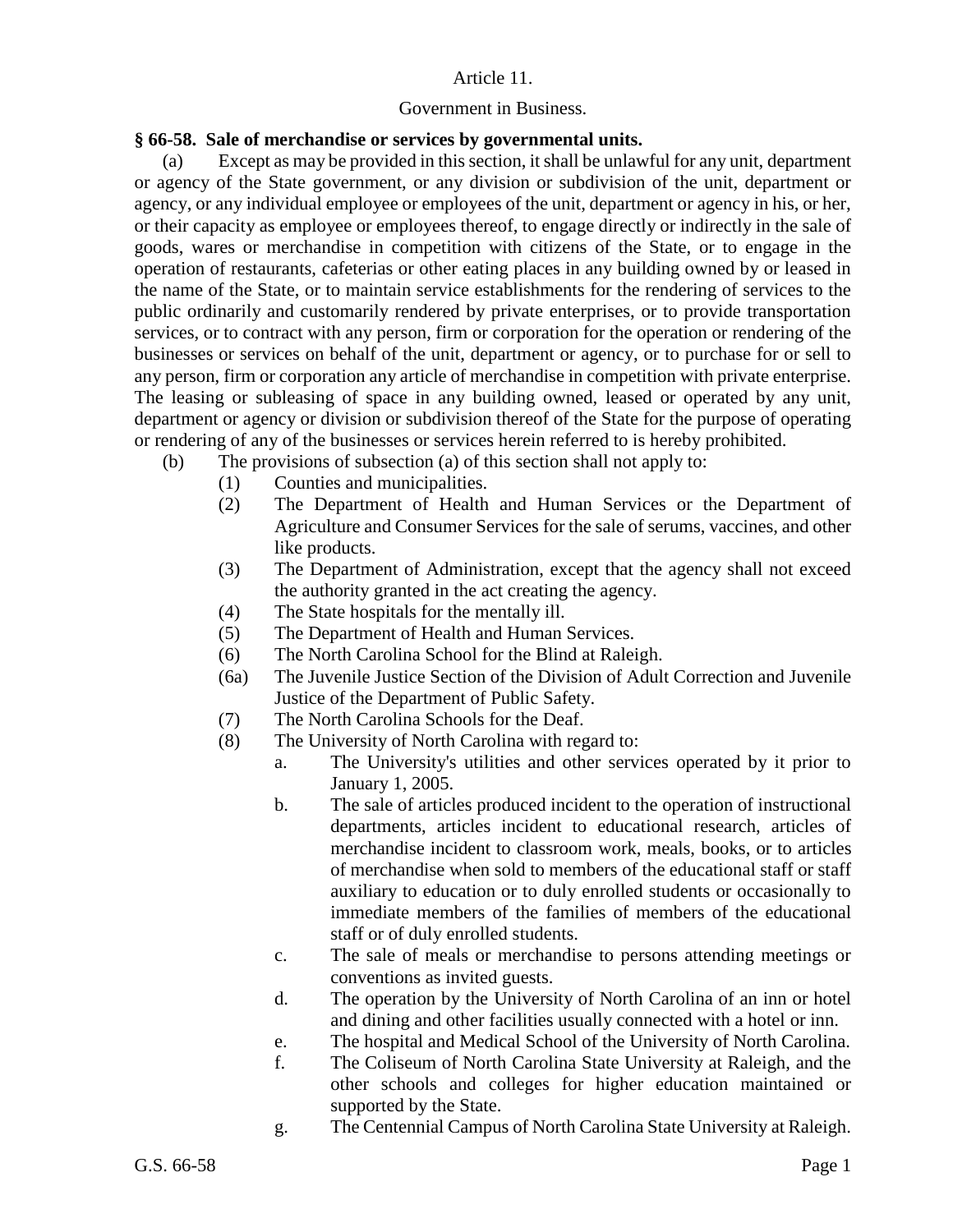- h. The Horace Williams Campus of the University of North Carolina at Chapel Hill.
- i. A Millennial Campus of a constituent institution of The University of North Carolina.
- j. The comprehensive student health services or the comprehensive student infirmaries maintained by the constituent institutions of the University of North Carolina.
- k. Agreements by the University of North Carolina School of the Arts to the use of that school's facilities, equipment, and services of students, faculty, and staff for the creation of commercial materials and productions that may be unrelated to educational purposes, so long as the proceeds from those agreements are used for the benefit of the educational mission of the University of North Carolina School of the Arts.
- *l*. Activities that further the mission of the University as stated in G.S. 116-1.
- m. Activities that serve students or employees of the University or members of the immediate families or guests of students or employees.
- n. Activities that provide University-related services or market University-related merchandise to alumni of the University and members of their immediate families.
- o. Activities that enable the community in which the constituent institution or other University entity is located, or the people of the State to utilize the University's facilities, equipment, or expertise. If the University proposes to engage in a new type of activity under this subdivision, then the University shall provide electronic notice of the proposal to the persons who have requested to be included in the registry created pursuant to subdivision (j)(2) of this section prior to engaging in the new type of activity.
- (8a) The University of North Carolina with regard to the operation of gift shops, snack bars, and food service facilities physically connected to any of The University of North Carolina's public exhibition spaces, including the North Carolina Arboretum, provided that the resulting profits are used to support the operation of the public exhibition space.
- (8b) North Carolina Center for the Advancement of Teaching (NCCAT) with regard to:
	- a. Agreements for the use of NCCAT's facilities, equipment, services, and staff, for meetings and educational programs provided by State agencies, the constituent institutions of The University of North Carolina and the North Carolina Community College System, public schools, units of local government, and nonprofit corporations.
	- b. The provision of housing and meals to participants in these meetings and programs.
- (9) The North Carolina Wildlife Resources Commission for the sale of wildlife memorabilia as a service to members of the public interested in wildlife conservation.
- (9a) The North Carolina Forest Service.
- (9b) The Department of Natural and Cultural Resources for the sale of food pursuant to G.S. 111-47.2 and the sale of books, crafts, gifts, and other tourism-related items and revenues from public and private special events,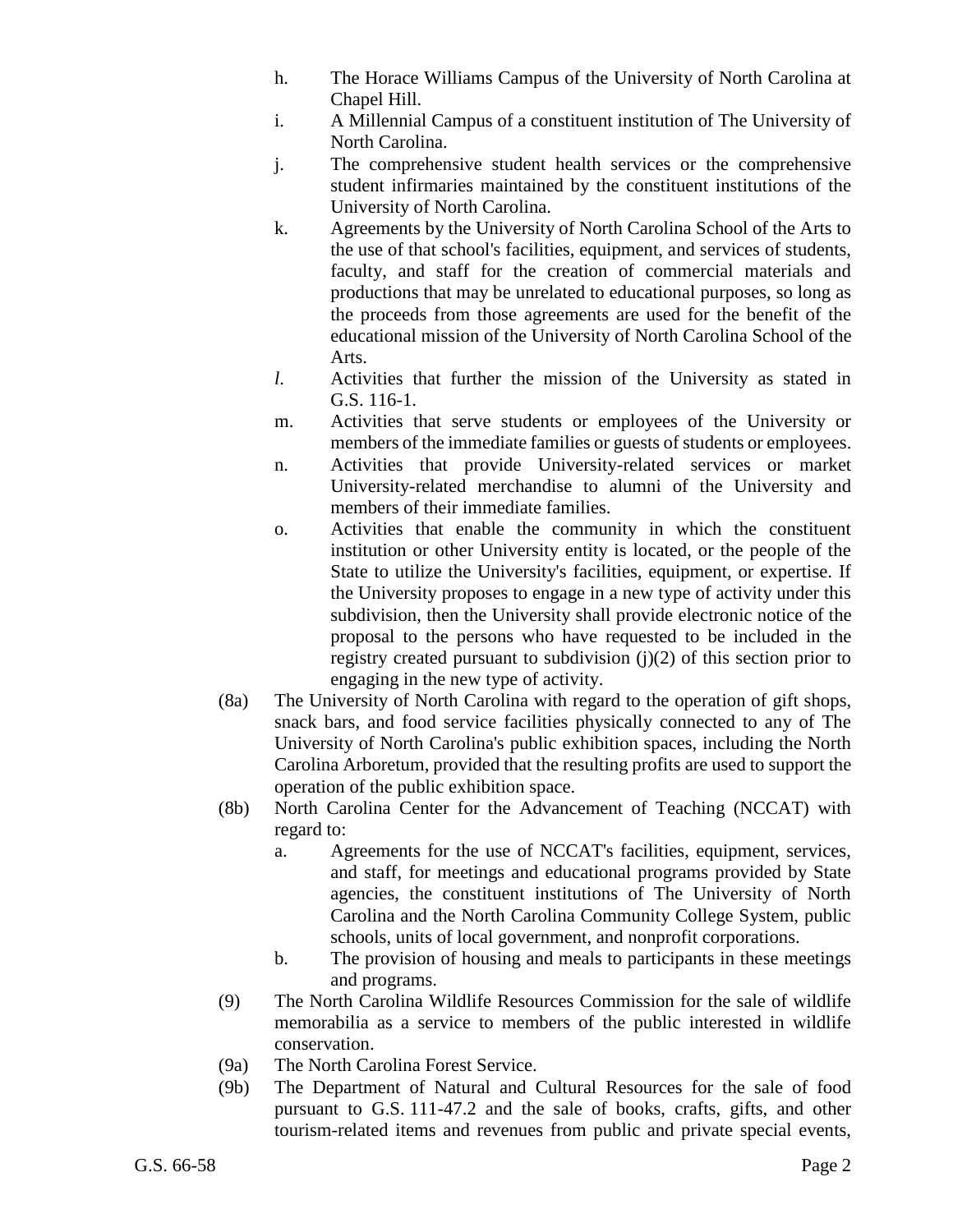activities, and programming at State parks, State aquariums, historic sites and museums administered by the Department, provided that the resulting profits are used to support the operation of those sites. This exemption does not allow the Department to construct, maintain, operate, or lease a hotel or tourist inn in any site or facility over which it has jurisdiction, except that the North Carolina Zoological Park may lease a portion of the Park on which a private entity may construct and operate a hotel and related facilities. Nothing in this subdivision is intended to exempt the Park from any other applicable laws pertaining to contracting or to leasing of State property.

- (10) Child-caring institutions or orphanages receiving State aid.
- (11) Highlands School in Macon County.
- (12) The North Carolina State Fair.
- (13) Rural electric memberships corporations.
- (13a) Repealed by Session Laws 2006-264, s. 8, effective August 27, 2006.
- (13b) The Department of Agriculture and Consumer Services with regard to its lessees at farmers' markets operated by the Department.
- (13c) The Western North Carolina Agricultural Center.
- (13d) Agricultural centers or livestock facilities operated by the Department of Agriculture and Consumer Services.
- (13e) The Department of Agriculture and Consumer Services with regard to its Got to Be NC Agriculture promotion.
- (14) Nothing herein contained shall be construed to prohibit the engagement in any of the activities described in subsection (a) hereof by a firm, corporation or person who or which is a lessee of space only of the State of North Carolina or any of its departments or agencies; provided the leases shall be awarded by the Department of Administration to the highest bidder, as provided by law in the case of State contracts and which lease shall be for a term of not less than one year and not more than five years.
- (15) The Division of Adult Correction and Juvenile Justice of the Department of Public Safety is authorized to purchase and install automobile license tag plant equipment for the purpose of manufacturing license tags for the State and local governments and for such other purposes as the Division may direct.

The Commissioner of Motor Vehicles, or such other authority as may exercise the authority to purchase automobile license tags is hereby directed to purchase from, and to contract with, the Division of Adult Correction and Juvenile Justice of the Department of Public Safety for the State automobile license tag requirements from year to year.

The price to be paid to the Division of Adult Correction and Juvenile Justice of the Department of Public Safety for the tags shall be fixed and agreed upon by the Governor, the Division of Adult Correction and Juvenile Justice of the Department of Public Safety, and the Motor Vehicle Commissioner, or such authority as may be authorized to purchase the supplies.

(16) Laundry services performed by the Division of Adult Correction and Juvenile Justice of the Department of Public Safety may be provided only for agencies and instrumentalities of the State which are supported by State funds and for county or municipally controlled and supported hospitals presently being served by the Division of Adult Correction and Juvenile Justice of the Department of Public Safety, or for which services have been contracted or applied for in writing, as of May 22, 1973. In addition to the prior sentence, laundry services performed by the Division of Adult Correction and Juvenile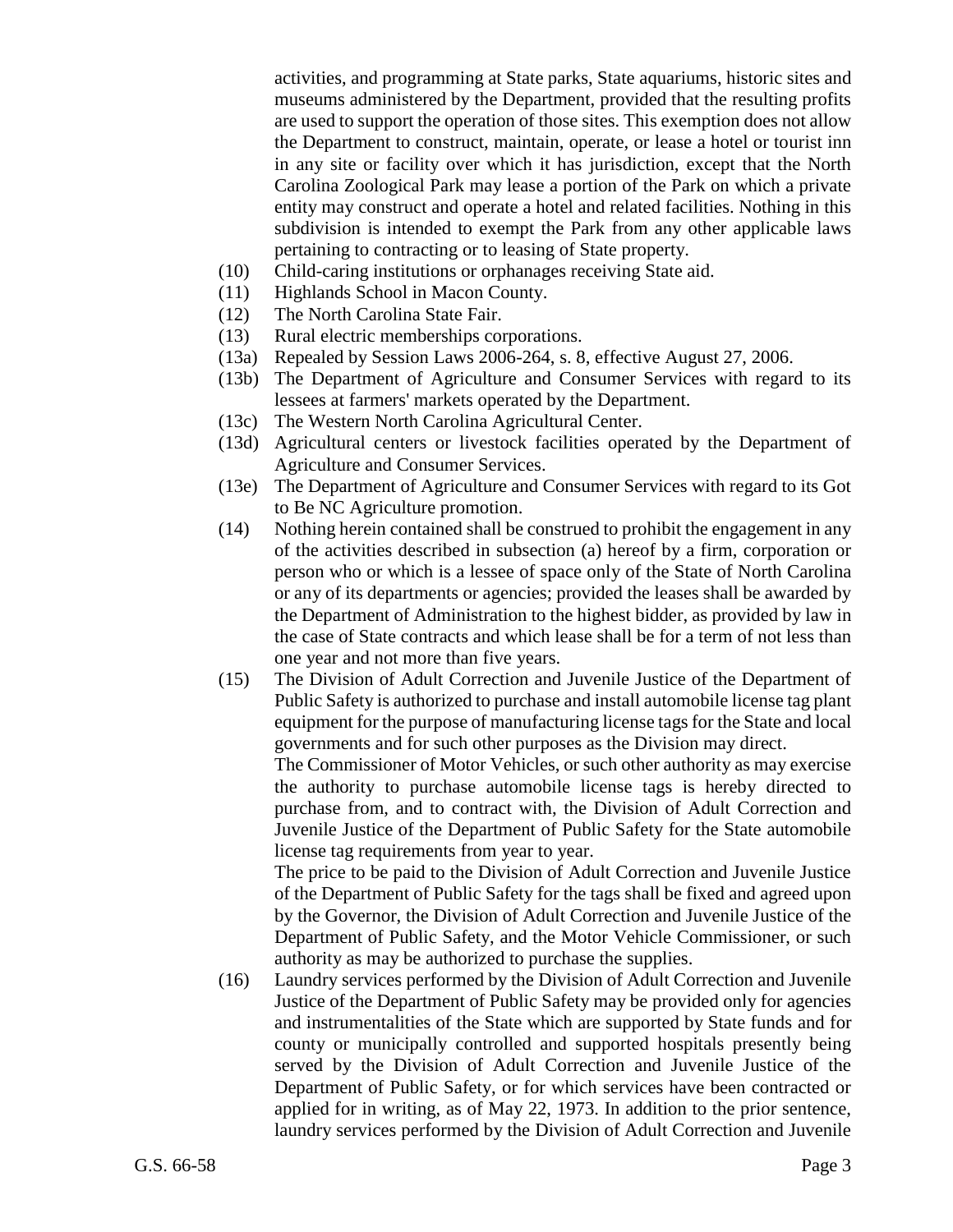Justice of the Department of Public Safety may be provided for VA Medical Centers of the United States Department of Veterans Affairs, the Governor Morehead School, and the North Carolina School for the Deaf.

The services shall be limited to wet-washing, drying and ironing of flatwear or flat goods such as towels, sheets and bedding, linens and those uniforms prescribed for wear by the institutions and further limited to only flat goods or apparel owned, distributed or controlled entirely by the institutions and shall not include processing by any dry-cleaning methods; provided, however, those garments and items presently being serviced by wet-washing, drying and ironing may in the future, at the election of the Division of Adult Correction and Juvenile Justice of the Department of Public Safety, be processed by a dry-cleaning method.

- (17) The North Carolina Global TransPark Authority or a lessee of the Authority.
- (18) The activities and products of private enterprise carried on or manufactured within a State prison facility pursuant to G.S. 148-70.
- (19) The North Carolina Justice Academy.
- (20) The Department of Transportation, or any nonprofit lessee of the Department, for the sale of books, crafts, gifts, and other tourism-related items at visitor centers owned by the Department.
- (21) Repealed by Session Laws 2008-134, s. 73(b), effective July 28, 2008.
- (22) The North Carolina State Highway Patrol.
- (23) The North Carolina State Lottery Commission.
- (24) The North Carolina National Guard, for the operation of post exchanges.
- (25) The gift or sale of any craft items made by inmates in the custody of the Division of Adult Correction and Juvenile Justice of the Department of Public Safety as part of a program or initiative established by the Section of Prisons of the Division of Adult Correction and Juvenile Justice.
- (26) The North Carolina Zoological Park.
- (27) The North Carolina Office of Economic Recovery and Investment and State agencies in the implementation of the American Recovery and Reinvestment Act of 2009 (Public Law 111-5) funded projects.
- (28) Samarcand Training Academy.
- (c) The provisions of subsection (a) of this section shall not prohibit:
	- (1) The sale of products of experiment stations or test farms.
		- (1a) The sale of products raised or produced incident to the operation of a community college or college viticulture/enology program as authorized by G.S. 18B-1114.4 or the operation of a community college or college brewing, distillation, or fermentation program as authorized by G.S. 18B-1114.6.
		- (1b) The sale by North Carolina State University at University-owned facilities of dairy products, including ice cream, cheeses, milk-based beverages, and the by-products of heavy cream, produced by the Dairy and Process Applications Laboratory, so long as any profits are used to support the Department of Food Science and College of Agriculture and Life Sciences at North Carolina State University.
		- (1c) The sale by North Carolina Agricultural and Technical State University (NC A&T State University) at University-owned facilities of dairy products, including ice cream, cheeses, milk-based beverages, and the by-products of heavy cream, produced by the University Farm at NC A&T State University, so long as any profits are used to support the Agricultural Research Program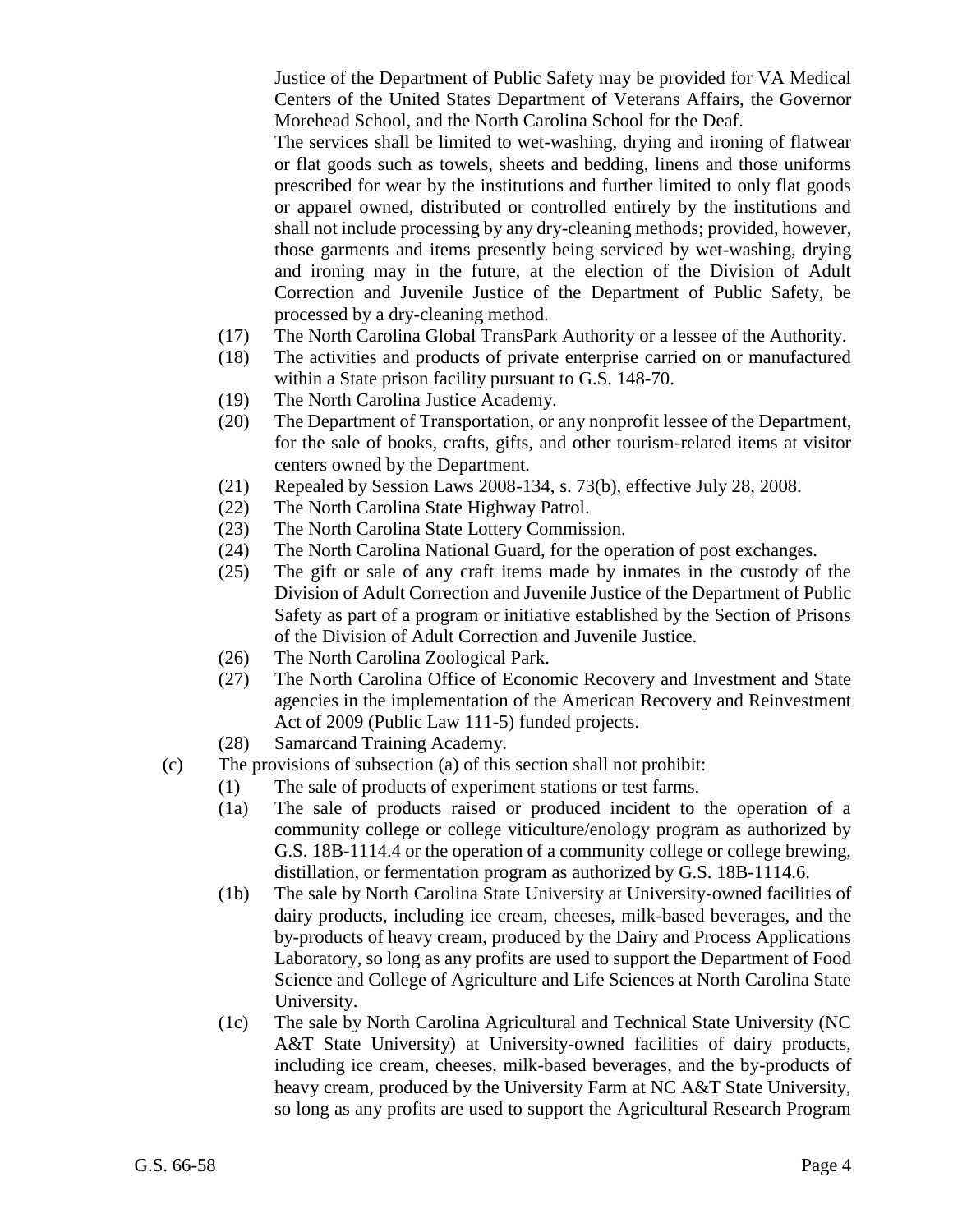and the College of Agriculture and Environmental Sciences at NC A&T State University.

- (2) The sale of learned journals, works of art, books or publications of the Department of Natural and Cultural Resources or other agencies, or the Supreme Court Reports or Session Laws of the General Assembly.
- (3) The business operation of endowment funds established for the purpose of producing income for educational purposes; for purposes of this section, the phrase "operation of endowment funds" shall include the operation by constituent institutions of The University of North Carolina of campus stores, the profits from which are used exclusively for awarding scholarships to defray the expenses of students attending the institution; provided, that the operation of the stores must be approved by the board of trustees of the institution, and the merchandise sold shall be limited to educational materials and supplies, gift items and miscellaneous personal-use articles. Provided further that, notwithstanding this subsection, profits from a campus store operated by the endowment of the North Carolina School of Science and Mathematics are used exclusively for student activities, athletics, and other programs to enhance student life. Provided further that sales at campus stores are limited to employees of the institution and members of their immediate families, to duly enrolled students of the campus at which a campus store is located and their immediate families, to duly enrolled students of other campuses of the University of North Carolina other than the campus at which the campus store is located, to other campus stores and to other persons who are on campus other than for the purpose of purchasing merchandise from campus stores. It is the intent of this subdivision that campus stores be established and operated for the purpose of assuring the availability of merchandise described in this Article for sale to persons enumerated herein and not for the purpose of competing with stores operated in the communities surrounding the campuses of the University of North Carolina.
- (3a) The use of community college personnel or facilities, with the consent of the trustees of that college, in support of or by a private business enterprise located on a community college campus or in the service area of a community college for one or more of the following specific services in support of economic development:
	- a. Small business incubators. As used in this sub-subdivision, the term "small business incubators" means sites for new business ventures in the service area of the community college that are in need of the support and assistance provided by the college; and, without which, the likelihood of success of the business would be greatly diminished. The services of the small business incubator shall not extend to any such new business venture for a period of more than 48 months.
	- b. Product testing services.
- c. Videoconferencing services provided to the public for occasional use. (3b) The operation of a military business center by a community college. For the purposes of this subdivision, the term "military business center" means a facility that serves to coordinate and facilitate interactions between the Armed Forces of the United States; military personnel, veterans, and their families; and private businesses.
- (3c) The use of the personnel and facilities of Western Piedmont Community College, with the consent of the trustees of the college, in support of economic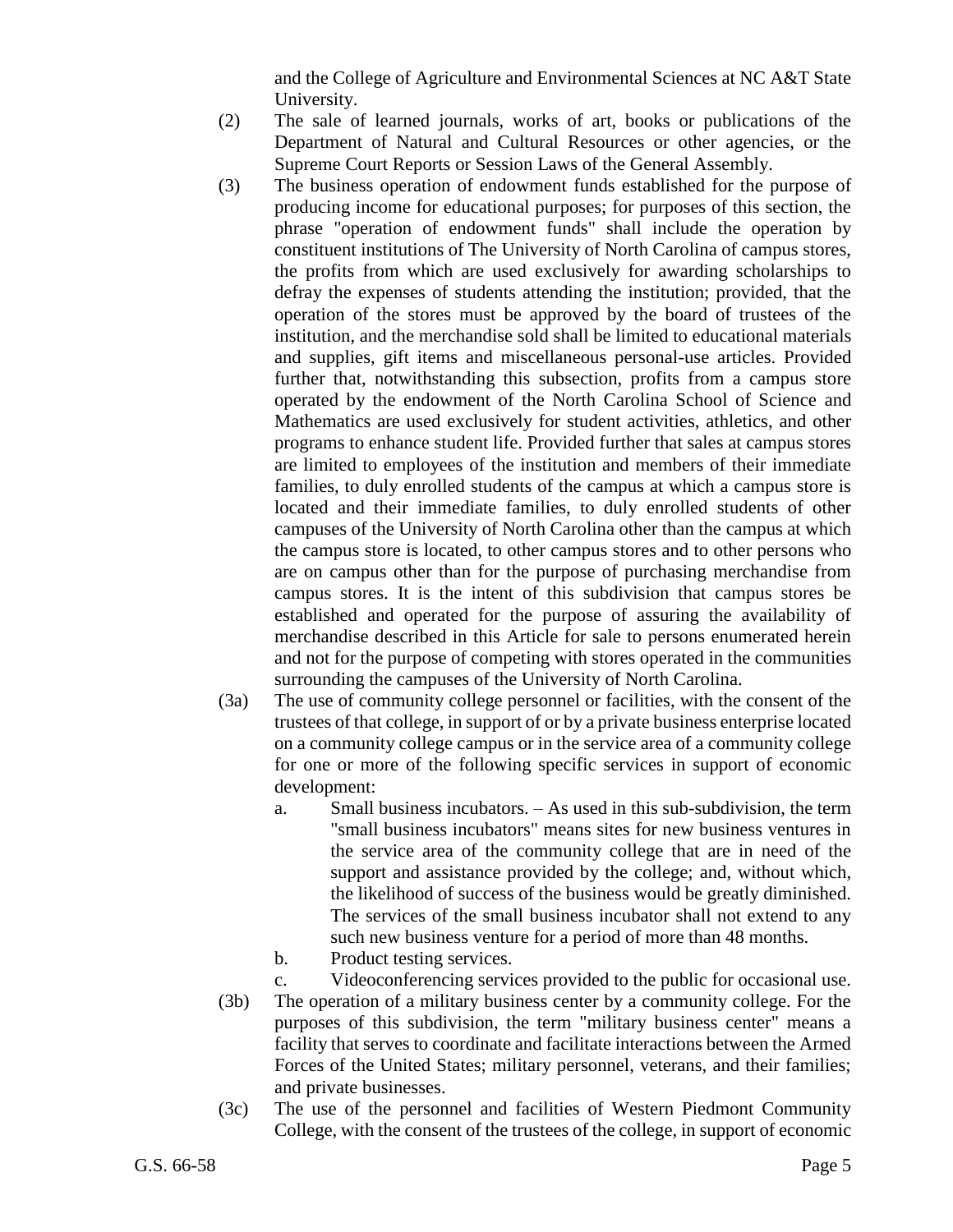development through the operation of the East Campus and its companion facilities as an event venue.

- (3d) The use of community college facilities by a private business enterprise that has loaned or donated instructional equipment to the college to demonstrate that equipment to customers. This use of college facilities shall be in accordance with policies adopted by the board of trustees of the college.
- (3e) The use of personnel, equipment, and facilities relating to Interactive Three Dimensional (Advanced Visualization) technology and Tele-presence technology at Fayetteville Technical Community College. Proceeds generated must be used either to continue the function of this program or to support the educational mission of the school.
- (4) The operation of lunch counters by the Department of Health and Human Services as blind enterprises of the type operated on January 1, 1951, in State buildings in the City of Raleigh.
- (5) The operation of a snack bar and cafeteria in the State Legislative Building, and a snack bar in the Legislative Office Building.
- (6) The maintenance by the prison system authorities of eating and sleeping facilities at units of the State prison system for prisoners and for members of the prison staff while on duty, or the maintenance by the highway system authorities of eating and sleeping facilities for working crews on highway construction or maintenance when actually engaged in such work on parts of the highway system.
- (7) The operation by penal or correctional facilities or facilities operated by the Department of Health and Human Services, the Juvenile Justice Section of the Division of Adult Correction and Juvenile Justice of the Department of Public Safety, or by the Department of Agriculture and Consumer Services, of dining rooms for the inmates or clients or members of the staff while on duty and for the accommodation of persons visiting the inmates or clients, and other bona fide visitors.
- (8) The sale by the Department of Agriculture and Consumer Services of livestock, poultry and publications in keeping with its present livestock and farm program.
- (9) The operation by the public schools of school cafeterias.
- (9a) The use of a public school bus or public school activity bus for a purpose allowed under G.S. 115C-242 or the use of a public school activity bus for a purpose authorized by G.S. 115C-247.
- (9b) The use of a public school activity bus by a nonprofit corporation or a unit of local government to provide transportation services for school-aged and preschool-aged children, their caretakers, and their instructors to or from activities being held on the property of a nonprofit corporation or a unit of local government. The local board of education that owns the bus shall ensure that the person driving the bus is licensed to operate the bus and that the lessee has adequate liability insurance to cover the use and operation of the leased bus.
- (10) Sale by any State correctional or other institution of farm, dairy, livestock or poultry products raised or produced by it in its normal operations as authorized by the act creating it.
- (11) The sale of textbooks, library books, forms, bulletins, and instructional supplies by the State Board of Education, State Department of Public Instruction, and local school authorities.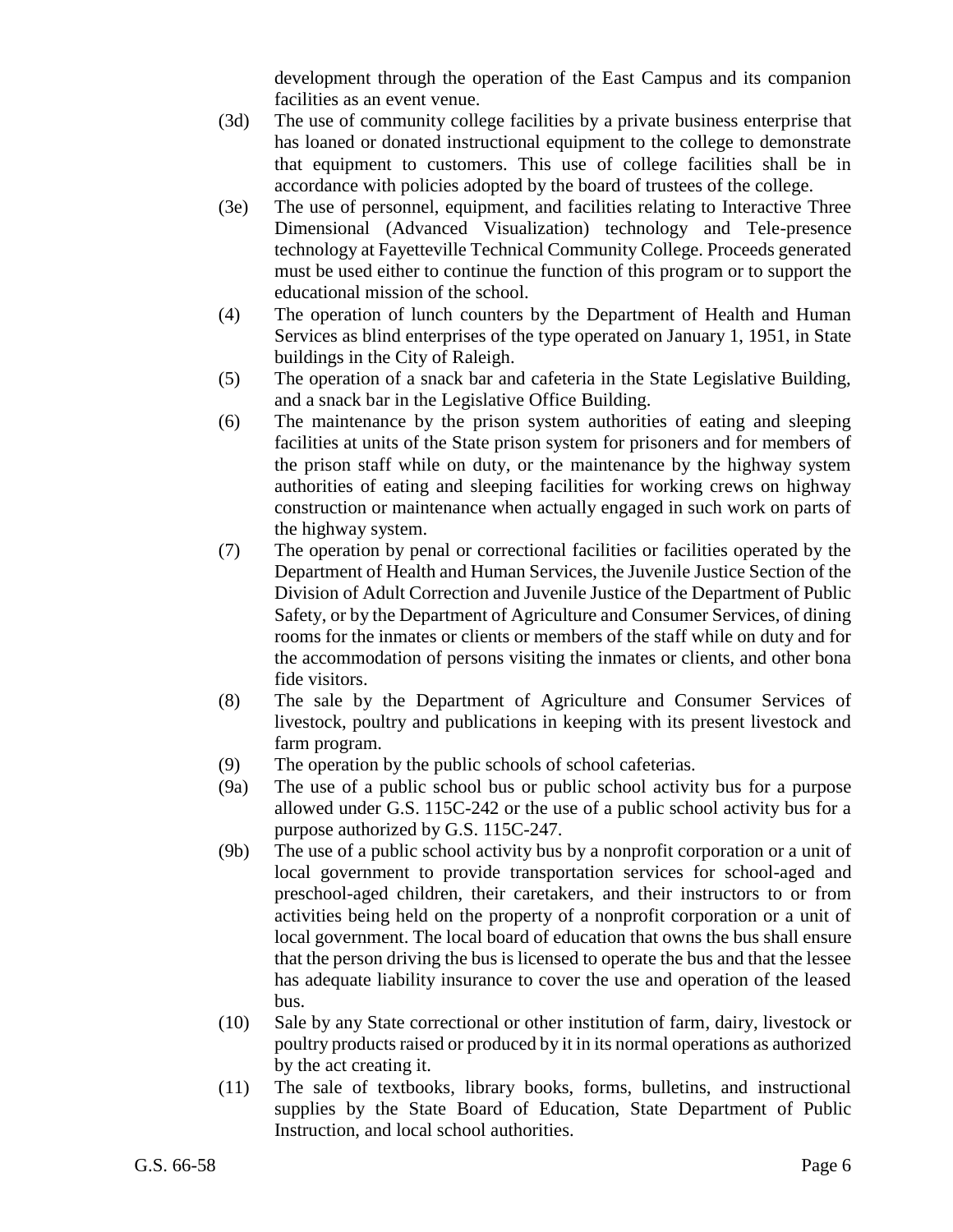- (12) The sale of North Carolina flags by or through the auspices of the Department of Administration, to the citizens of North Carolina.
- (13) The operation by the Division of Adult Correction and Juvenile Justice of the Department of Public Safety of forestry management programs on State-owned lands, including the sale on the open market of timber cut as a part of the management program.
- (14) The operation by the Division of Adult Correction and Juvenile Justice of the Department of Public Safety of facilities to manufacture and produce traffic and street name signs for use on the public streets and highways of the State.
- (15) The operation by the Division of Adult Correction and Juvenile Justice of the Department of Public Safety of facilities to manufacture and produce paint for use on the public streets and highways of the State.
- (16) The performance by the Department of Transportation of dredging services for a unit of local government.
- (17) The sale by the State Board of Elections to political committees and candidate committees of computer software designed by or for the State Board of Elections to provide a uniform system of electronic filing of the campaign finance reports required by Article 22A of Chapter 163 of the General Statutes and to facilitate the State Board's monitoring of compliance with that Article. This computer software for electronic filing of campaign finance reports shall not exceed a cost of one hundred dollars (\$100.00) to any political committee or candidate committee without the State Board of Elections first notifying in writing the Joint Legislative Commission on Governmental Operations.
- (18) Repealed by Session Laws 2009-329, s. 2.2, effective July 24, 2009.
- (19) The use of the North Carolina Museum of Art's conservation lab by the Regional Conservation Services Program of the North Carolina Museum of Art Foundation for the provision of conservation treatment services on privately owned works of art. However, when providing this service, the Regional Conservation Services Program shall give priority to publicly owned works of art.
- (20) The sale by the State Board of Education of NCVPS courses to home schools, private schools, and out-of-state educational entities.
- (21) Any activity conducted or contracted for by the Department of Transportation that is authorized by G.S. 136-18(44a) or G.S. 136-82(f).
- (22) The operation by the Division of Motor Vehicles of digital advertising and automated teller machines in offices of the Division or contract license plate agencies.

(d) A department, agency or educational unit named in subsection (b) shall not perform any of the prohibited acts for or on behalf of any other department, agency or educational unit.

(e) Any person, whether employee of the State of North Carolina or not, who shall violate, or participate in the violation of this section, shall be guilty of a Class 1 misdemeanor.

(f) Notwithstanding the provisions of G.S. 66-58(a), the operation by the Division of Adult Correction and Juvenile Justice of the Department of Public Safety of facilities for the manufacture of any product or the providing of any service pursuant to Article 14 of Chapter 148 of the General Statutes not regulated by the provisions of subsection (c) of this section shall be subject to the prior approval of the Governor, with biennial review by the General Assembly, at the beginning of each fiscal year commencing after October 1, 1975. The Division of Adult Correction and Juvenile Justice of the Department of Public Safety shall file with the Director of the Budget quarterly reports detailing prison enterprise operations in such a format as shall be required by the Director of the Budget.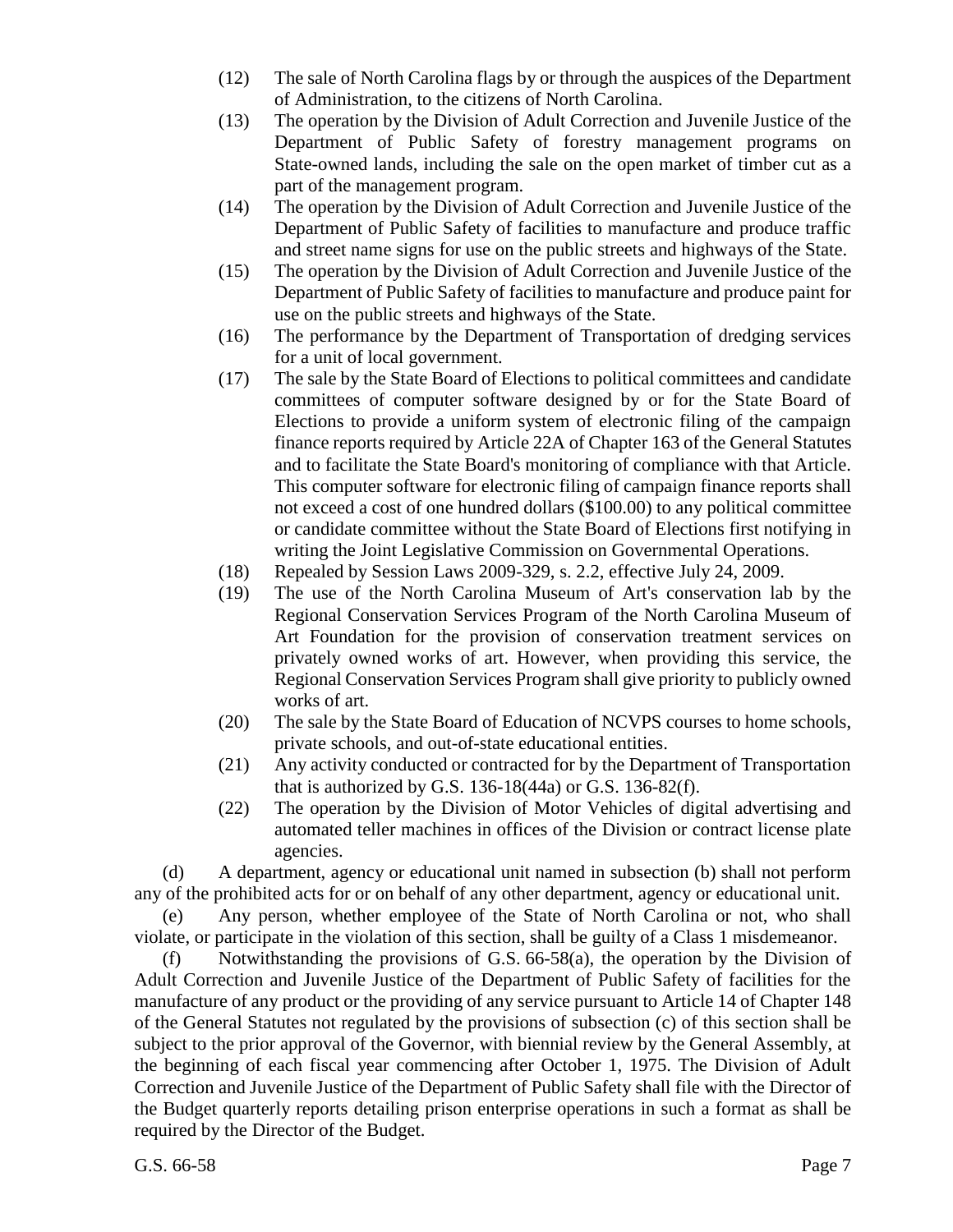- (g) Repealed by Session Laws 2006-66, s.  $9.11(x)$ , effective July 1, 2007.
- (h) Repealed by Session Laws 2021-80, s. 2.5, effective July 8, 2021.

(i) The Board of Governors of The University of North Carolina shall establish a panel to determine whether The University of North Carolina is authorized pursuant to sub-subdivisions m., n., and o. of subdivision (8) of subsection (b) of this section to undertake an activity in competition with an existing or proposed nongovernmental entity. Pursuant to G.S. 138-5, panel members shall receive the same per diem and reimbursement for travel expenses as members of State boards and commissions. The University of North Carolina shall be responsible for staffing and paying the expenses of the panel. The panel shall consist of nine members as follows:

- (1) Two members who are familiar with the interests of the business community of the State appointed by the Governor.
- (2) Two members who are familiar with the interests of the business community of the State appointed by the General Assembly upon the recommendation of the Speaker of the House of Representatives under G.S. 120-121.
- (3) Two members who are familiar with the interests of the business community of the State appointed by the General Assembly upon the recommendation of the President Pro Tempore of the Senate under G.S. 120-121.
- (4) Three members who are not employees of The University of North Carolina appointed by the Board of Governors.

The panel may make the determination whether a proposed or ongoing activity undertaken under sub-subdivisions m. or n. of subdivision (8) of subsection (b) of this section is unauthorized competition. The panel may also make a determination whether a proposed or ongoing activity undertaken under sub-subdivision o. of subdivision (8) of subsection (b) of this section is either unauthorized or unfair competition. The University will be bound by a decision of the panel that a proposed or ongoing activity is not justified by the exceptions set out in sub-subdivisions m., n., or o. of subdivision (8) of subsection (b) of this section.

The panel established by this subsection shall report to the Joint Legislative Economic Development Oversight Committee. The panel shall report to the Committee by May 1 of each year on the number and types of determinations made during the preceding year.

(j) The Board of Governors shall establish and publish procedures to be used by the panel created under subsection (i) of this section in making determinations. The procedures shall:

- (1) Include that a determination may be initiated based on a request from any nongovernmental entity in the State that is in or proposes to be in the same or a similar or competing business or based on a request from the constituent institution or other university system entity engaging in or proposing to engage in the activity.
- (2) Require the panel to maintain a registry of all parties that request to receive notification of the panel's proceedings. The notification may be electronic and shall be given to all parties that have requested to be notified at least seven days prior to the panel's meeting. The notice shall include the name of the constituent institution or other university system entity engaging in or proposing to engage in the activity and the nature of the activity. The panel shall provide the documents relating to any agenda item to anyone requesting them in advance of the panel's proceedings.
- (3) Provide that the agendas for the panel's meetings, the minutes of the meetings, and the determinations of the panel shall be posted on The University of North Carolina Web site.

(k) The University of North Carolina and its employees may rely on a determination made by the panel created under subsection (i) of this section as to whether an activity violates